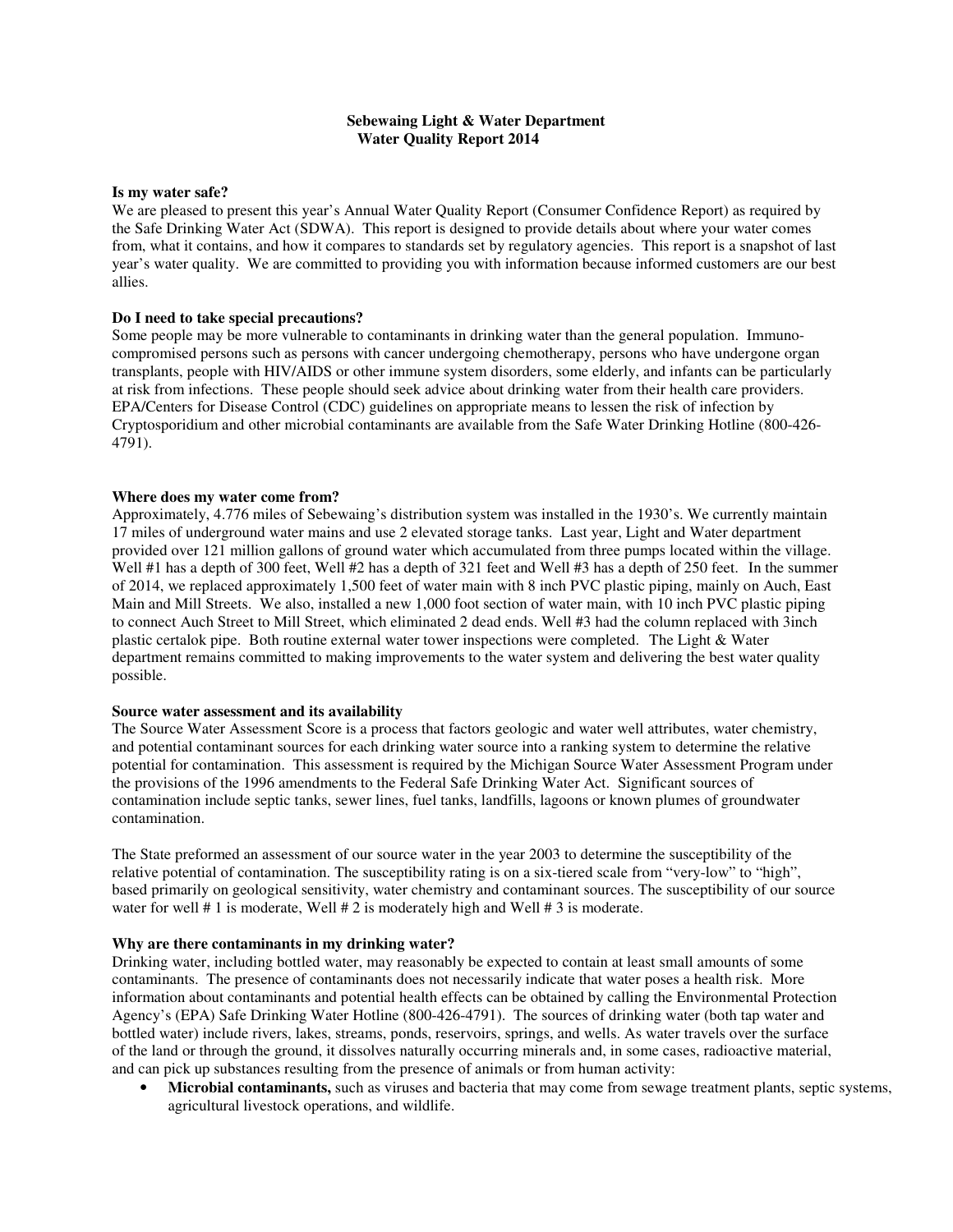- **Inorganic contaminants,** such as salts and metals, which can be naturally occurring or result from urban storm water runoff, industrial or domestic wastewater discharges, oil and gas production, mining, or farming.
- **Pesticides and Herbicides,** which may come from a variety of sources such as agriculture, urban storm water runoff, and residential uses.
- **Organic chemical contaminants,** including synthetic and volatile organic chemicals, which are by-products of industrial processes and petroleum production, and can, also, come from gas stations, urban storm water runoff and septic systems.
- **Radioactive contaminants,** which can be naturally occurring or be the result of oil and gas production and mining activities.

In order to ensure that tap water is safe to drink EPA prescribes regulations that limit the amount of certain contaminants in water provided by public water systems. Food and Drug Administration (FDA) regulations establish limits for contaminants in bottled water which must provide the same protection for public health.

### **How can I get involved?**

Call us for the next opportunity for public participation in decisions about our drinking water. The Light and Water Committee meets the last Monday of every month at the Light and Water Department Office, 110 W. Main St., Sebewaing, MI 48759, (989-883-2700).

## **Water Conservation Tips**

Did you know that the average U.S. household uses approximately 400 gallons of water per day or 100 gallons per person per day? Luckily, there are many low-cost and no-cost ways to conserve water. Small changes can make a big difference – try one today and soon it will become second nature.

- Take short showers a 5 minute shower uses 4-5 gallons of water compared to up to 50 gallons for a bath.
- Shut off water while brushing your teeth, washing your hair and shaving and save up to 500 gallons a month.
- Use a water-efficient showerhead. They're inexpensive, easy to install, and can save you up to 750 gallons a month.
- Run your clothes washer and dishwasher only when they are full. You can save up to 1,000 gallons a month.
- Water plants only when necessary.
- Fix leaky toilets and faucets. Faucet washers are inexpensive and take only a few minutes to replace. To check your toilet for a leak, place a few drops of food coloring in the tank and wait. If it seeps into the toilet bowl without flushing, you have a leak. Fixing it or replacing it with a new, more efficient model can save up to 1,000 gallons a month.
- Adjust sprinklers so only your lawn is watered. Apply water only as fast as the soil can absorb it and during the cooler parts of the day to reduce evaporation.
- Teach your kids about water conservation to ensure a future generation that uses water wisely. Make it a family effort to reduce next month's water bill.
- Visit www.epa.gov/watersense for more information.

## **Water Quality Data Table**

\_\_\_\_\_\_\_\_\_\_\_\_\_\_\_\_\_\_\_\_\_\_\_\_\_\_\_\_\_\_\_\_\_\_\_\_\_\_\_\_\_\_\_\_\_\_\_\_\_\_\_\_\_\_\_\_\_\_\_\_\_\_\_\_\_\_\_\_\_\_\_\_\_\_\_\_\_\_\_\_\_\_\_\_\_\_\_\_\_\_\_\_\_

In order to ensure that tap water is safe to drink, EPA prescribes regulations which limit the amount of contaminants in water provided by public water systems. The table below lists all of the drinking water contaminants that we detected during the calendar year of this report. Although many more contaminants were tested, only those substances listed below were found in your water. All sources of drinking water contain some naturally occurring contaminants. At low levels, these substances are generally not harmful in our drinking water. Removing all contaminants would be extremely expensive, and in most cases, would not provide increased protection of public health. A few naturally occurring minerals may actually improve the taste of drinking water and have nutritional values at low levels. The EPA or the State requires us to monitor for certain contaminants less than once per year because the concentrations of these contaminants do not vary significantly from year to year, or the system is not considered vulnerable to this type of contamination. As such, some of our data, though representative, may be more than a year old. In this table you will find terms and abbreviations that might not be familiar to you. A list is found at the end of this report to help you better understand these terms.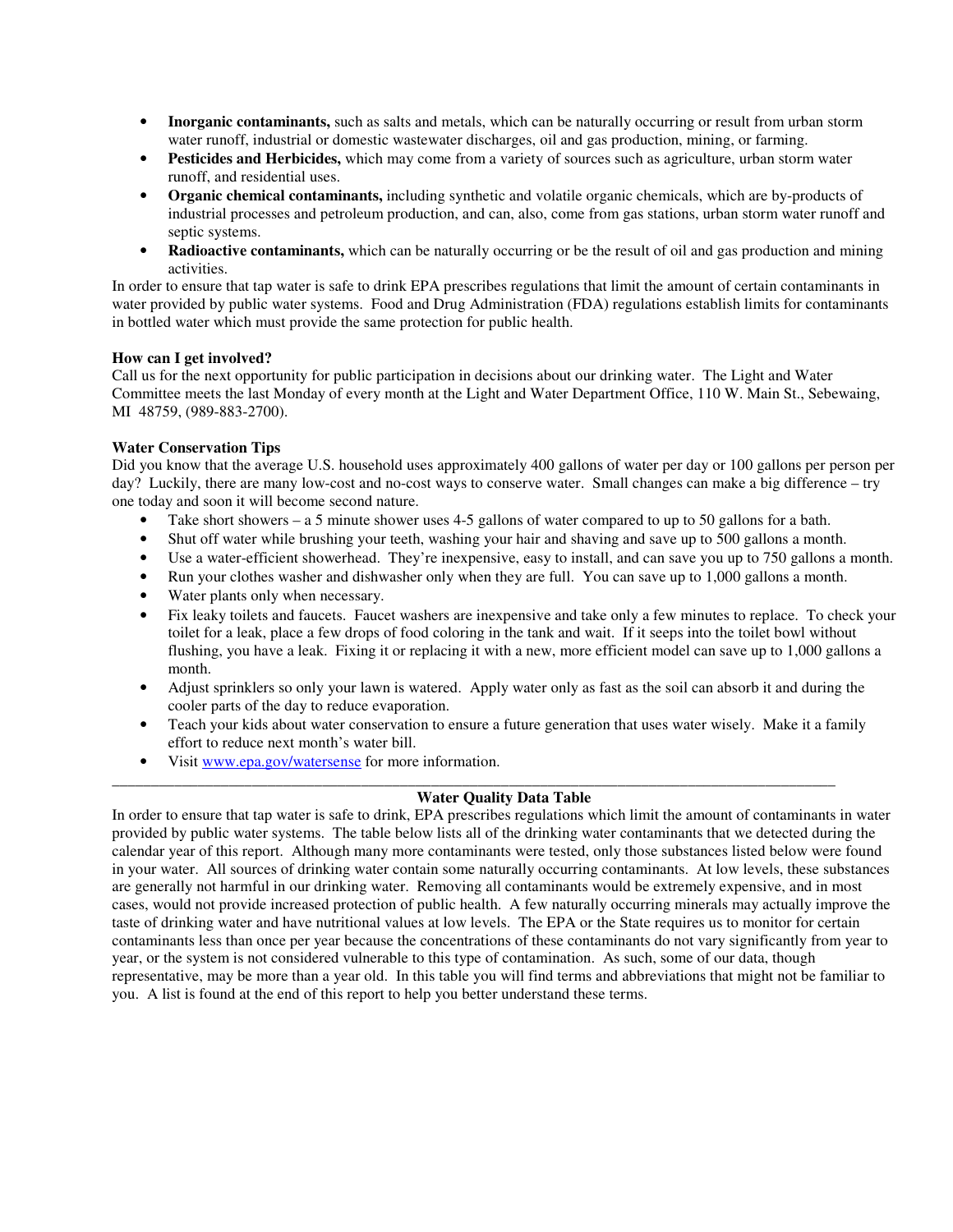# **Inorganic Contaminants**

| <b>Health Limit MCL</b>                              |                         | <b>Source</b>                                                          | <b>Test Result</b>                   |                                              | <b>Date Tested</b>            |  |
|------------------------------------------------------|-------------------------|------------------------------------------------------------------------|--------------------------------------|----------------------------------------------|-------------------------------|--|
| <b>BARIUM</b>                                        | $2.0$ mg/L              | Erosion of<br><b>Natural Deposits</b>                                  | Well #1<br>Well #2<br>Well #3        | $0.03$ mg/L<br>$0.04$ mg/L<br>$0.04$ mg/L    | 6/08/12<br>6/08/12<br>2/27/13 |  |
| <b>CHROMIUM</b>                                      | $0.1$ mg/L              | Erosion of<br><b>Natural Deposits</b>                                  | Well#1<br>Well#2<br>Well#3           | not detected<br>not detected<br>not detected | 6/08/12<br>6/08/12<br>2/27/13 |  |
| <b>SELENIUM</b>                                      | $0.05$ mg/L             | Erosion of<br><b>Natural Deposits</b>                                  | Well #1<br>Well #2<br>Well #3        | not detected<br>$0.002$ mg/L<br>$0.001$ mg/L | 6/08/12<br>6/08/12<br>2/27/13 |  |
| <b>ARSENIC</b>                                       | $0.01$ mg/L             | Erosion of<br><b>Natural Deposits</b>                                  | Well #1<br>Well #2<br>Well #3        | not detected<br>not detected<br>not detected | 6/08/12<br>6/08/12<br>2/27/13 |  |
| <b>FLUORIDE</b>                                      | $4.0$ mg/L              | Erosion of<br><b>Natural Deposits</b>                                  | Well #1<br>Well #2<br>Well #3        | $0.77$ mg/L<br>$0.71$ mg/L<br>$0.71$ mg/L    | 3/05/14<br>3/05/14<br>3/05/14 |  |
| <b>LEAD</b>                                          | $0.015$ mg/L            | Erosion of<br><b>Natural Deposits</b>                                  | Well #1<br>Well #2<br>Well #3        | not detected<br>$0.001$ mg/L<br>not detected | 6/07/12<br>6/07/12<br>2/27/13 |  |
|                                                      | <b>Health Limit MCL</b> | <b>Source</b>                                                          | # of Samples<br><b>Exceeding MCL</b> |                                              | <b>Date Tested</b>            |  |
| <b>COPPER-action level</b><br>at consumer taps (ppm) | $1.3$ mg/L              | <b>Erosion of Natural</b><br>Deposits; household<br>plumbing corrosion |                                      | $\boldsymbol{0}$                             | 6/26/14                       |  |
| LEAD-action level at<br>consumer taps (ppm)          | $0.015$ mg/L            | <b>Erosion of Natural</b><br>Deposits; household<br>plumbing corrosion |                                      | $\boldsymbol{0}$                             | 6/26/14                       |  |

# **Additional Contaminants**

In an effort to insure the safest water possible the State has required us to monitor some contaminants not required by Federal Regulations. Of those contaminants, only the ones listed below were found in your water.

| SODIUM(automated) | N/A | Erosion of              | Well $# 1$ | $165$ mg/L                 | 3/05/14 |
|-------------------|-----|-------------------------|------------|----------------------------|---------|
|                   |     | <b>Natural Deposits</b> | Well # 2   | $298$ mg/L                 | 3/05/14 |
|                   |     |                         | Well $# 3$ | $184$ mg/L                 | 3/05/14 |
| <b>CHLORIDE</b>   | N/A | Erosion of              | Well $# 1$ | $303$ mg/L                 | 3/05/14 |
|                   |     | <b>Natural Deposits</b> |            | Well $#2$ 651 mg/L         | 3/05/14 |
|                   |     |                         |            | Well # $3\frac{322}{mg/L}$ | 3/05/14 |
| IRON(automated)   | N/A | Erosion of              | Well $# 1$ | $0.4$ mg/L                 | 3/05/14 |
|                   |     | <b>Natural Deposits</b> | Well $# 2$ | $0.4$ mg/L                 | 3/05/14 |
|                   |     |                         | Well $# 3$ | $0.4$ mg/L                 | 3/05/14 |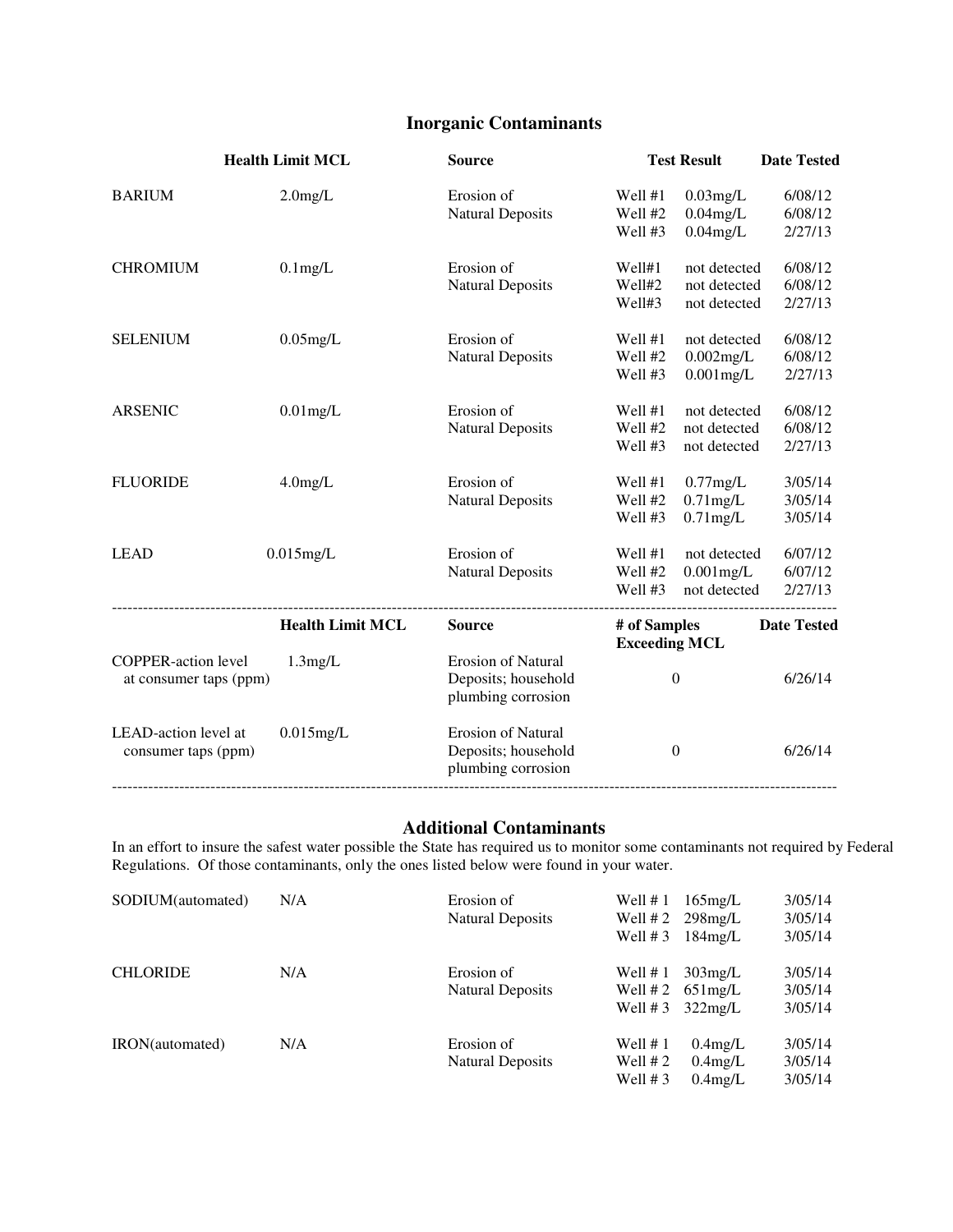| <b>SULFATE</b>                              | N/A                           | Erosion of<br><b>Natural Deposits</b>                                                             | Well $# 1$<br>Well $# 2$                             | $78$ mg/L<br>$233$ mg/L                          | 3/05/14<br>3/05/14                       |
|---------------------------------------------|-------------------------------|---------------------------------------------------------------------------------------------------|------------------------------------------------------|--------------------------------------------------|------------------------------------------|
| <b>HARDNESS AS</b><br>CALCIUM CARBONATE N/A |                               | Erosion of<br><b>Natural Deposits</b>                                                             | Well $# 3$<br>Well $# 1$<br>Well $# 2$<br>Well $# 3$ | $76$ mg/L<br>$270$ mg/L<br>$630$ mg/L<br>277mg/L | 3/05/14<br>3/05/14<br>3/05/14<br>3/05/14 |
| ISOPROPYLBENZENE N/A                        |                               | Erosion of<br><b>Natural Deposits</b>                                                             | Well $# 2$                                           | $0.0006$ mg/L                                    | 6/12/12                                  |
|                                             |                               | <b>Health Limit MCL</b>                                                                           | <b>Test Result</b>                                   |                                                  | <b>Date Tested</b>                       |
|                                             | TOTAL TRIHAOLMETHANES (TTHM)  | $0.08$ mg/L                                                                                       | not detected                                         |                                                  | 7/11/14                                  |
|                                             | TOTAL HALOACETIC ACIDS (HAA5) | $0.06$ mg/L                                                                                       | not detected                                         |                                                  | 7/11/14                                  |
|                                             |                               | <b>Cyprom</b> collection atto was 41 North Dock St. With these test levels no estion was required |                                                      |                                                  |                                          |

System collection site was 41 North Beck St. With these test levels no action was required.

| <b>Chlorine Residuals</b> | <b>Health Limit MRDL</b> | RAA        | Range             |
|---------------------------|--------------------------|------------|-------------------|
| Free                      | 4.0 <sub>ppm</sub>       | $0.89$ ppm | $0.12 - 1.12$ ppm |
| Total                     | 4.0 <sub>ppm</sub>       | $0.97$ ppm | $0.42 - 1.24$ ppm |
|                           |                          |            |                   |

## **Health Effects:**

**Lead**--- If present, elevated levels of lead can cause serious health problems, especially for pregnant women and young children. Lead in drinking water is primarily from materials and components associated with service lines and home plumbing. Sebewaing Light & Water Dept. is responsible for providing high quality drinking water, but cannot control the variety of materials used in plumbing components. When your water has been sitting for several hours, you can minimize the potential for lead exposure by flushing your tap for 30 seconds to 2 minutes before using water for drinking or cooking. If you are concerned about lead in your water, you may wish to have your water tested. Information on lead in drinking water, testing methods, and steps you can take to minimize exposure is available from the Safe Drinking Water Hotline (1-800-426- 4791) or at http://www.epa.gov/safewater/lead.

**Copper**--- Copper is an essential nutrient, but some people who drink water containing copper in excess of the action level over a relatively short amount of time could experience gastrointestinal distress. Some people who drink water containing copper in excess of the action level over many years could suffer liver or kidney damage. People with Wilson's disease should consult their personal doctor.

**Barium**--- Some people who drink water containing barium in excess of the MCL over many years could experience an increase in their blood pressure.

**Chromium**--- Some people who use water containing chromium well in excess of the MCL over many years could experience allergic dermatitis.

**Selenium**--- Selenium is an essential nutrient. However, some people who drink water containing selenium in excess of the MCL over many years could experience hair or fingernail losses, numbness in fingers or toes, or problems with their circulation.

**Arsenic**--- Some people who drink water containing arsenic in excess of the MCL over many years could experience skin damage or problems with their circulatory system, and may have an increased risk of getting cancer.

**Fluoride**--- Some people who drink water containing fluoride in excess of the MCL over many years could get bone disease, including pain and tenderness of the bones. Fluoride in drinking water at half the MCL or more may cause mottling of